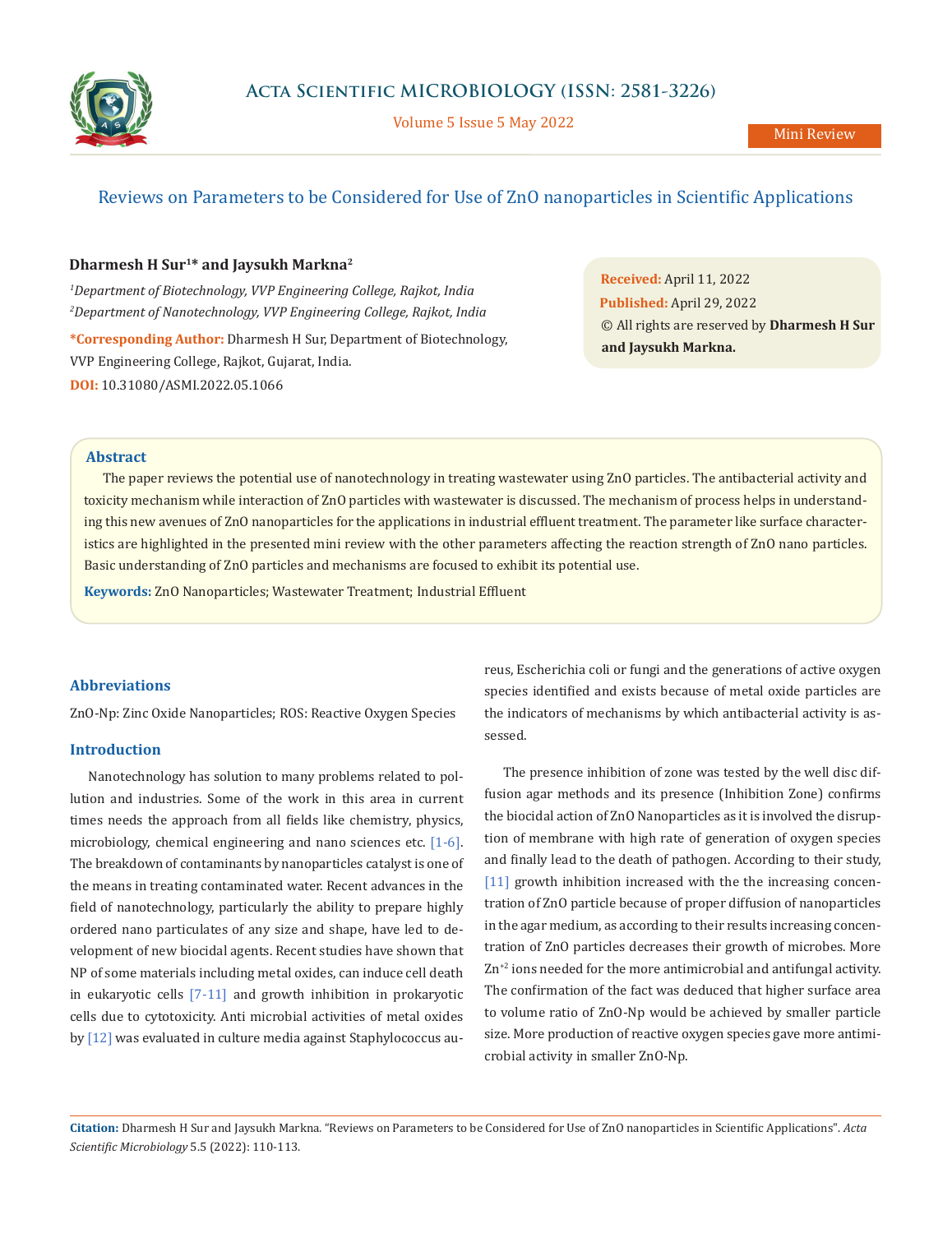#### **Nano particles: Role in wastewater**

ZnO nanoparticles has exhibited have a broad range of antibacterial activities. These activities were for both the type of bacterium- gram +ve as well as gram -ve. This activity was ensured with same nature of reactions and results in *Staphylococcus aureus*, *E. Coli*, and *Salmonella Listeria* Monocytogenes [13,14]. Other factors and many other microorganisms need to be investigated for its antimicrobial activity. However, it was suggested that the primary cause of the antibacterial function might be from the disruption of cell membrane activity [15].

Change in the morphology of the cells are a caused by ZnO Nanoparticles. The bactericidal or bacteriostatic effects can be interrogated. These actions of ZnO nanoparticles on and organisms like *C. jejuni* was bactericidal. The suggestive investigation in this case would be to check the duration of cell growth, antimicrobial activity mechanism and pH. The factor like oxidative stress also plays a vital role for such case of microorganism while its interaction with ZnO nanoparticles.

When there is a stress on bacterial culture in respect to its working environment, they tend to adopt a working style that governs the production of proteins for their defense. For example, protein like, superoxide dismutase, that destroys the ROS. This enzyme (protein) would help the defense by microorganism to the oxidative stress. The common proteins helping fight ROS and at the same time, stops the folding of the proteins again  $[16]$ . Such microorganisms need to be investigated for its use in effluent treatment plant.

The interactions of ZnO-Nps with the cell surfaces, it is noted that ZnO-Nps enter the cell wall with reasonable permeability of membrane. Here, nanoparticles enters the cell after breaking its wall and promotes the stress by oxidative potential. This needs experimentation investigating the cell growth inhibition and studies on its cell death. This data would be useful in designing the entire process arrangements for the nanoparticle-effluent setup made for interaction.

#### **Biofilm formation and bacterial activity**

Dwivedi., *et al*. studied the biofilm formation [4]. The formation of the biofilm and the growth pattern of bacteria, both, affects the mode of the use of Nanoparticles. This demands on data to check their biocidal activities. Such data should be interpreted for its use as antibiotics. The role of media selection is vital in this work. The microbial activities of *P. aeruginosa* were tested. The concluded state of it being bacteriostatic or bactericidal gave an idea it being producing some numbers of zones of inhibition with ZnO-at stipulated concentration.

When ZnO or other nano particles interact with the solution containing microorganisms, proper observations are needed to understand the ROS synthesis. This is due to fact that ROS is the main parameter in inhibition of microorganisms used. The action of ZnO-Np is broadly similar to that of their ions. Metal oxide ions (in this case Zinc oxides) are up-taken by the microorganisms. This metal oxides governs or sometimes totally restricts the work of enzymes. This steps comes to an outcome with the production of reactive oxygen species. As mentioned earlier in action of these oxidative species, they are harmful to the cell. Free ions of metal generates ROS.

## **Zinc oxide nanoparticles: Antibacterial activity and toxicity mechanism**

Sirelkhatim., *et al*. discussed the toxicity mechanisms for ZnO [5]. ZnO exhibits significant anti-microbial activities when particle size is reduced to the nanometer range, then nano-sized ZnO can interact with bacterial surface and or with bacterial core where it enters inside the cell and subsequently exhibits distinct bactericidal mechanism [11].

The nanostructured ZnO has been emerged as a potential candidate for applications in sensors, energy, harvesting, and many electronic devices many pronounced applications are being currently explored in the biomedical and antiviral areas. This is a result of their potential biocompatibility over the other metal oxides, solubility in alkaline medium, and the Zn-O terminated polar surfaces [5].

Sirelkhatim., *et al*. tested the resultant ZnO samples, against three bacterial strains. ZnO containing samples exhibited considerably high activity that produced by undoped ZnO nanostructures. This means the activity of bacterial cultures with ZnO particles are subjected to the concentration of ZnO Nps and the type of microorganisms used. The study of nano particles are majorly bound with the parameters related to its structural properties and surface properties. The factors like pH of solution also matters.

**Citation:** Dharmesh H Sur and Jaysukh Markna*.* "Reviews on Parameters to be Considered for Use of ZnO nanoparticles in Scientific Applications". *Acta Scientific Microbiology* 5.5 (2022): 110-113.

111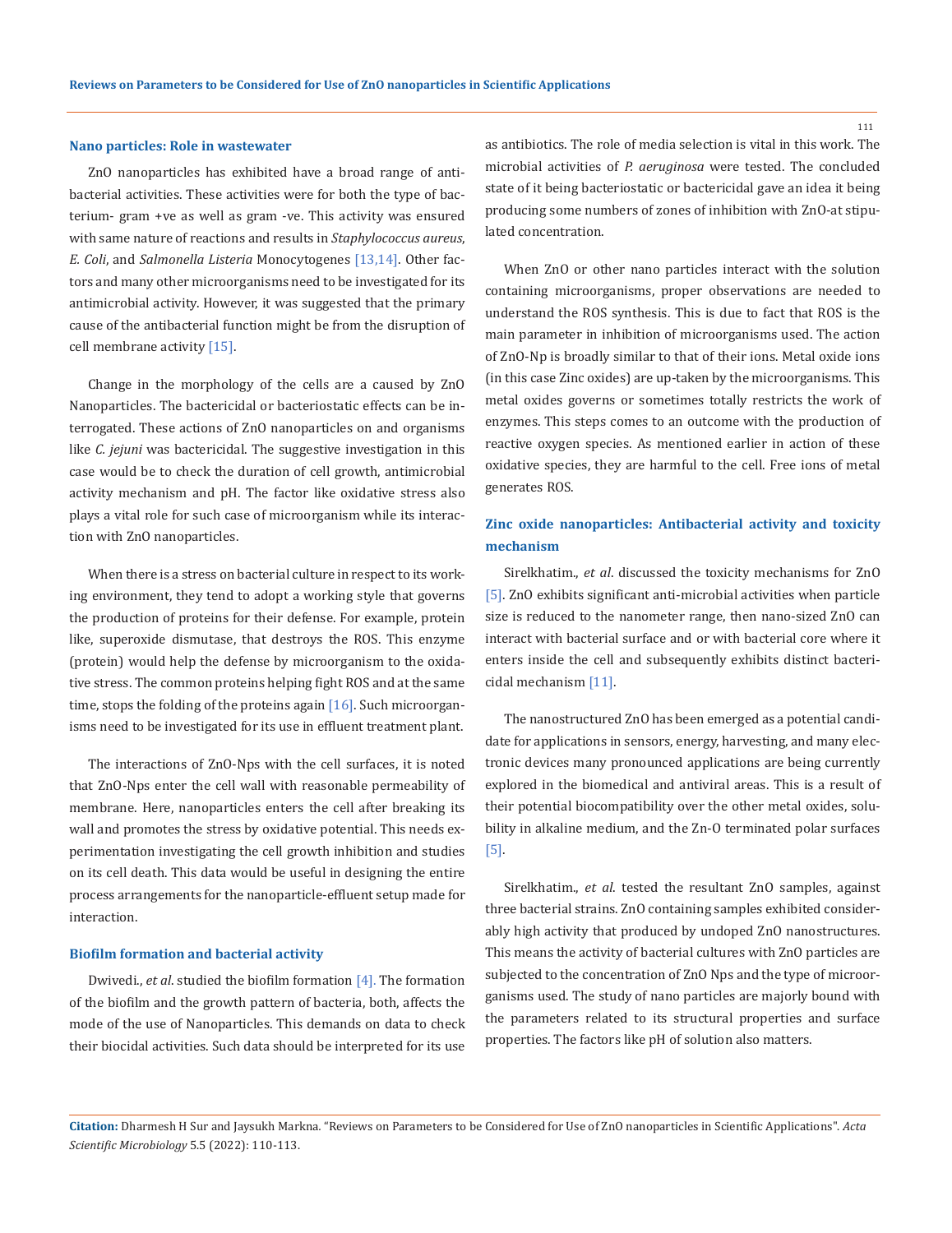The morphology has its own course in determining the bacterial activity in the presence of ZnO nano particles. Nano structured ZnO needs to be evaluated for all such activities in different microbial systems. Polar facets and non-polar facets of such nano structured ZnO results in different quantity of ROS generation and so they affect the activity (mainly photocatalytic) of ZnO [5].

It has been reported that functionalized ZnO surface leads to the best antibacterial activity responses. Annealing of ZnO powder has much effect in increasing the inhibition  $[12,13]$ . As these was confirmed by the researchers as they found that just 2mM of ZnO-NP's with reduced size and decreased bacterial growth by 97%. These result confirmed that the anti-bacterial activity also dependent on the size, and it was probably due to internalization and subsequent accumulation of NP's inside the cell until the particles reacted the cytoplasmic region. The tests was in dark, results In weaker antimicrobial properties. Then they concluded that only an ambient laboratory environment could achieve the optimum bactericidal effects.

The surface defects and surface chargers are also the factors that play major role in the mechanism of actions  $[20]$ . That the antibacterial action of ZnO-NP's is due to the membrane caused by defects such as edges and corners, which results from abrasive surface of ZnO. ZnO nanostructures and bacterial activity is surface dependent defect which in sequence are shape dependent.

ROS generation as the major cause of nanotoxicity, as deduced from many researches [20]. 12 nm showed best efficiency compared to other two sizes. This was attributed to ROS release on ZnO-NP's surface. The experiments were carried out under both Ultra Violet and visible light. The synthesis of reactive oxygen species by metal nano particles in the cell line has been studied by [21,22], and that on the inhibition of respiratory enzymes [23].

The chemistry view point of generation of ROS is necessary to know in any such system adopted for industrial purpose. Oxidation and reduction reactions of enzymes can help in understanding such system. The activity could be detected for specific pH range. Electrostatic Interactions between NP's and bacteria cell surface can reveal the relation amongst the growth and inhibiting factors [24].

It is interesting to know that the cell surface is negatively charged, and ZnO-NP's contain a positive charge in a water suspension [25]. This information can derive the electrostatic behavior of the system. ZnO antibacterial response in referred to the increased ROS production under UV light. And also with Zhang., *et al*. [25] who referred of the effect to a direct contact between NP's and the bacteria besicles ROS generation nearby bacteria membrane.

Base on the toxicity mechanism of ZnO-NP's review concludes that the toxicity differs from one study to another according to test further mechanism and research are currently being investigate the exact toxicity mechanism to deeply, elucidate the sensitivity of bacteria to ZnO-NP's as the results to date are promising.

### **Conclusions**

ZnO nano particles have potential to treat industrial wastewater. It can further be explored for further applications like cancer treatment and applications. However the toxicity of the particles remains a question.

### **Acknowledgements**

Authors sincerely acknowledge their students Mr. Vivek Samani and Mr. Adarsh Bhimani of Biotechnology department, for doing relevant search and experimentation part where this review acted as base of work. The encouragement of the management of VVP Engineering College, Rajkot is highly appreciable.

#### **Bibliography**

- 1. [Dharmesh H Sur and Mausumi Mukhopadhyay. "Role of zinc](https://doi.org/10.1007/s00449-018-2024-y) [oxide nanoparticles for effluent treatment using Pseudomonas](https://doi.org/10.1007/s00449-018-2024-y) [putida and Pseudomonas aureofaciens".](https://doi.org/10.1007/s00449-018-2024-y) *Bioprocess and Biosystems Engineering* [42.2 \(2019\): 187-198.](https://doi.org/10.1007/s00449-018-2024-y)
- 2. Sangeetha Gunalan., *et al*[. "Green synthesized ZnO nanopar](https://www.sciencedirect.com/science/article/pii/S1002007112001426)[ticles against bacterial and fungal pathogens".](https://www.sciencedirect.com/science/article/pii/S1002007112001426) *Progress in Natu[ral Science: Materials International](https://www.sciencedirect.com/science/article/pii/S1002007112001426)* 22.6 (2012): 693-700.
- 3. Yanping Xie., *et al*[. "Antibacterial Activity and Mechanism of Ac](https://pubmed.ncbi.nlm.nih.gov/21296935/)[tion of Zinc Oxide Nanoparticles against Campylobacter Jejuni".](https://pubmed.ncbi.nlm.nih.gov/21296935/)  *[Applied and Environment Microbiology](https://pubmed.ncbi.nlm.nih.gov/21296935/)* (2011): 2325-2331.

**Citation:** Dharmesh H Sur and Jaysukh Markna*.* "Reviews on Parameters to be Considered for Use of ZnO nanoparticles in Scientific Applications". *Acta Scientific Microbiology* 5.5 (2022): 110-113.

112